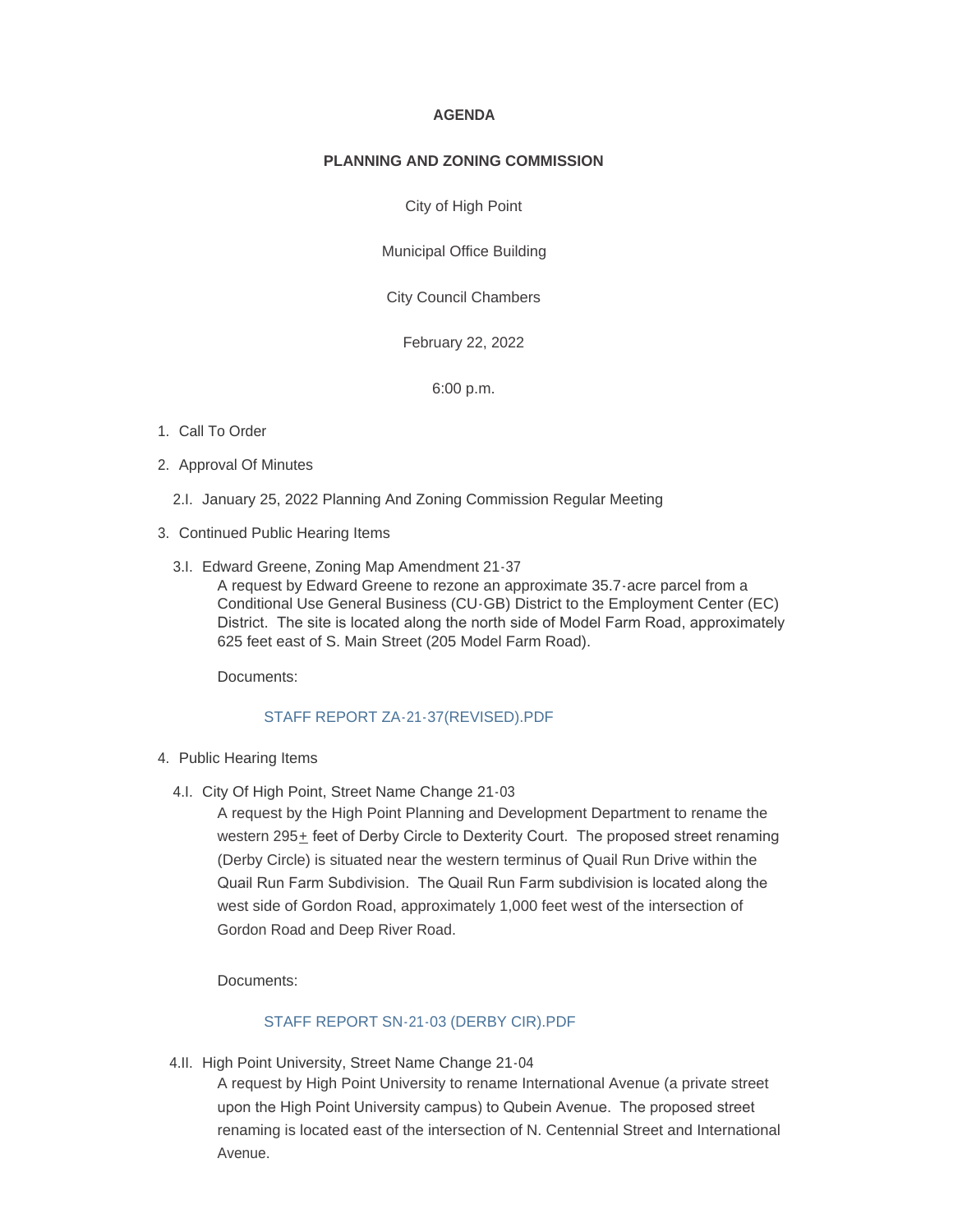Documents:

## [STAFF REPORT SN-21-04 \(QUBEIN\).PDF](https://www.highpointnc.gov/AgendaCenter/ViewFile/Item/1513?fileID=55555)

4.III. Susan Wilson, Zoning Map Amendment 21-38

A request by Susan Wilson to rezone approximately 1.45 acres from the Heavy Industrial (HI) District to the Central Business (CB) District. The site is located at the southwest corner of S. Elm Street and W. Russell Avenue.

Documents:

# [STAFF REPORT ZA-21-38.PDF](https://www.highpointnc.gov/AgendaCenter/ViewFile/Item/1514?fileID=55556)

4.IV. Shamrock Petey, LLC, Zoning Map Amendment 21-39

A request by Shamrock Petey, LLC to rezone approximately 35 acres from the Residential Single Family – 40 (RS-40) District, within Guilford County's zoning jurisdiction, and a Conditional Zoning Retail Center (CZ-RC) District to a Conditional Zoning Retail Center (CZ-RC) District. The site is located at the southeast corner of W. Wendover Avenue and Penny Road. Approval of this rezoning request is contingent upon City Council approval of a voluntary annexation request.

Documents:

# [STAFF REPORT ZA-21-39.PDF](https://www.highpointnc.gov/AgendaCenter/ViewFile/Item/1515?fileID=55557)

4.V. City Of High Point, Zoning Map Amendment 22-01

A request by the High Point City Council to rezone 378 properties, totaling approximately 100 acres, as part of the Comprehensive Zoning Map Amendment Project. This request will rezone this area from the Residential Multifamily – 16 (RM-16) District to the Residential Single Family – 7 (R-7) District. The parcels are located south of E. Green Drive, south and north of E. Kearns Avenue, east of Macedonia Court/Tate Street/Park Street and west of S. University Parkway.

Documents:

# [STAFF REPORT ZA-22-01.PDF](https://www.highpointnc.gov/AgendaCenter/ViewFile/Item/1516?fileID=55558)

- 5. New Business
	- 5.I. High Point University, Determination Of Merit For Street Name Change (SN-22-01) A request by High Point University to consider the merits and to set a public hearing date for consideration of renaming the southern leg of Panther Drive (a private street upon the High Point University campus) to Innovation Way.

Documents:

## [DETERMINATION OF MERIT \(PANTHER\).PDF](https://www.highpointnc.gov/AgendaCenter/ViewFile/Item/1517?fileID=55559)

5.II. City Of High Point, Determination Of Merit For Street Name Change (SN-22-02)